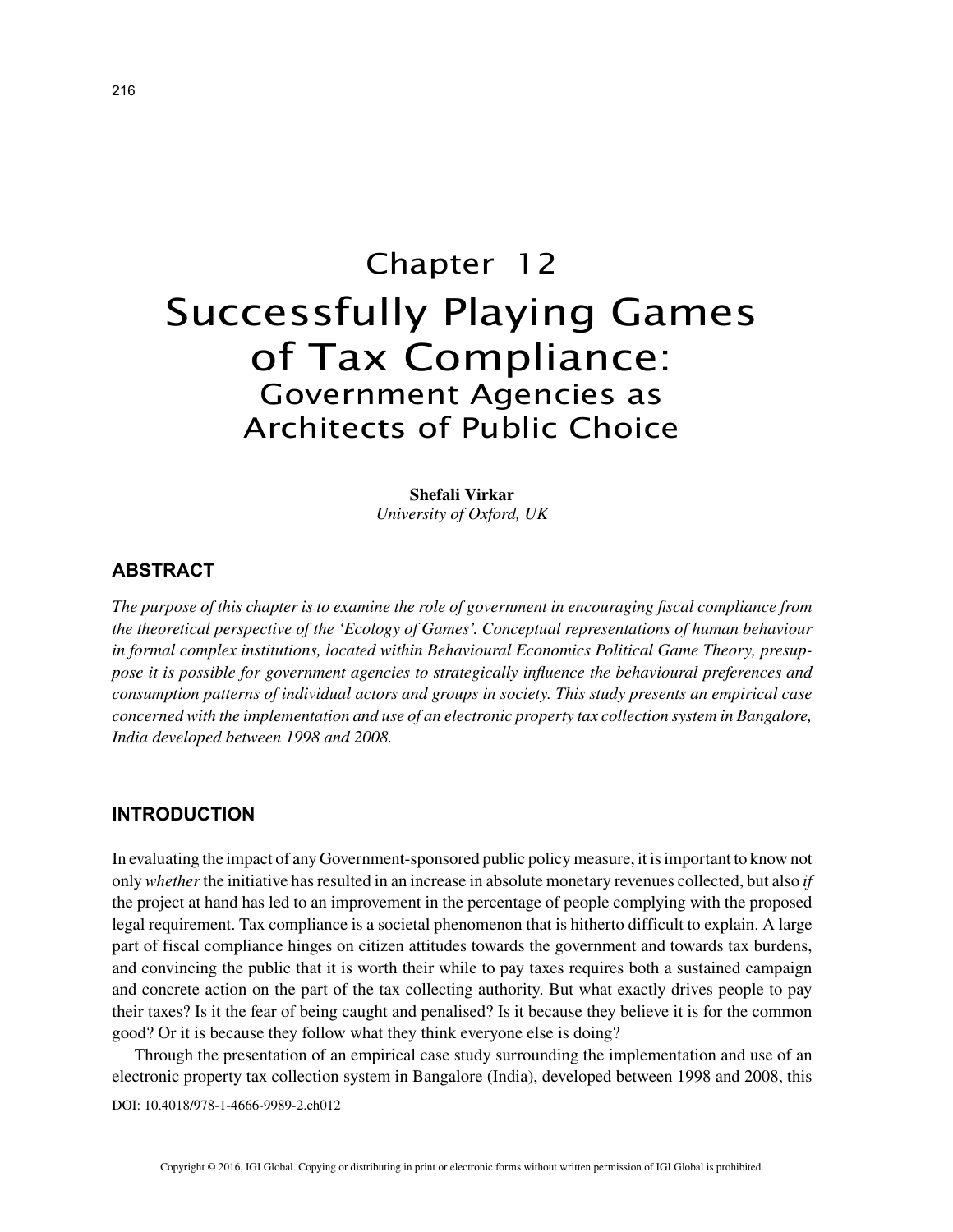chapter critically examines both the role of Information and Communication Technologies (ICTs) in governmental reform processes and the contribution of such technologies to the deeper evolution of the social dynamics shaping e-government projects used to reform public sector institutions. Anchored in Behavioural Game Theory, and drawing on the theoretical perspectives of the 'Ecology of Games' and 'Design-Actuality Gaps' – both of which recognise the importance of a multitude of diverse motives and individualistic behaviour as key factors influencing organisational reform and institutional change – the research contributes not just to an understanding of the role of ICTs in public administrative reform, but also towards that emerging body of scholarship which is critical of managerial rationalism for an organization as a whole. It is also sensitive to an ecology of actors and their various motivations within the symbiotic organisation.

# **RESEARCH METHODOLOGY AND SOURCES OF EVIDENCE**

The ultimate aim of this chapter is to contribute to the development of a conceptual framework that is relevant to policy discussions of e-government software platform design and maintenance within not only an Indian, but also a broader global context. In order to augment theoretical discussions of administrative reform in a digitised world, this chapter uses a case study to explore its central research issues, within which a mixed-methods approach employing a combination of qualitative and quantitative data was selected to inform and to strengthen the understanding of the relationships between the actors, inputs, and project outputs. Therefore, the goal of the study was to evolve ideas that could be generalised across similar situations and the research was consequently developed in the following steps:

- In-depth review of existing theoretical perspectives and literature surrounding corruption and tax evasion, ICTs and public administration, and property tax reform.
- Qualitative analysis of official documents;
- Collection and analysis of quantitative data relevant to the case;
- Developing case studies through in-depth personal interviews;
- Data analysis and interpretation;
- Preparation of conclusions and their validation;
- Recommendations for the future.

The use of mixed-method case study research is becoming increasingly popular in the social sciences, and is fast being recognised as a successful approach for investigating contemporary phenomena in a real-life context when the boundaries between phenomenon and context are not evident and where multiple sources of evidence present themselves (Yin, 2003). It was thus felt to be a particularly apt way of studying the nature and impact of actor actions, motivations and behaviours on e-government software platform conception and design, where the aim is not simply to judge whether the project at hand represents a success or failure, but is to understand the qualities inherent in the architecture that have made it so.

More precisely, case study research consists of a detailed investigation of phenomena within a given context, often with data being collected over a period of time. The aim of this approach is to provide the researcher with an all-round analysis of the surrounding environment and processes, in order that they might throw light on the theoretical issues being investigated (Eisenhardt, 1989). The phenomenon